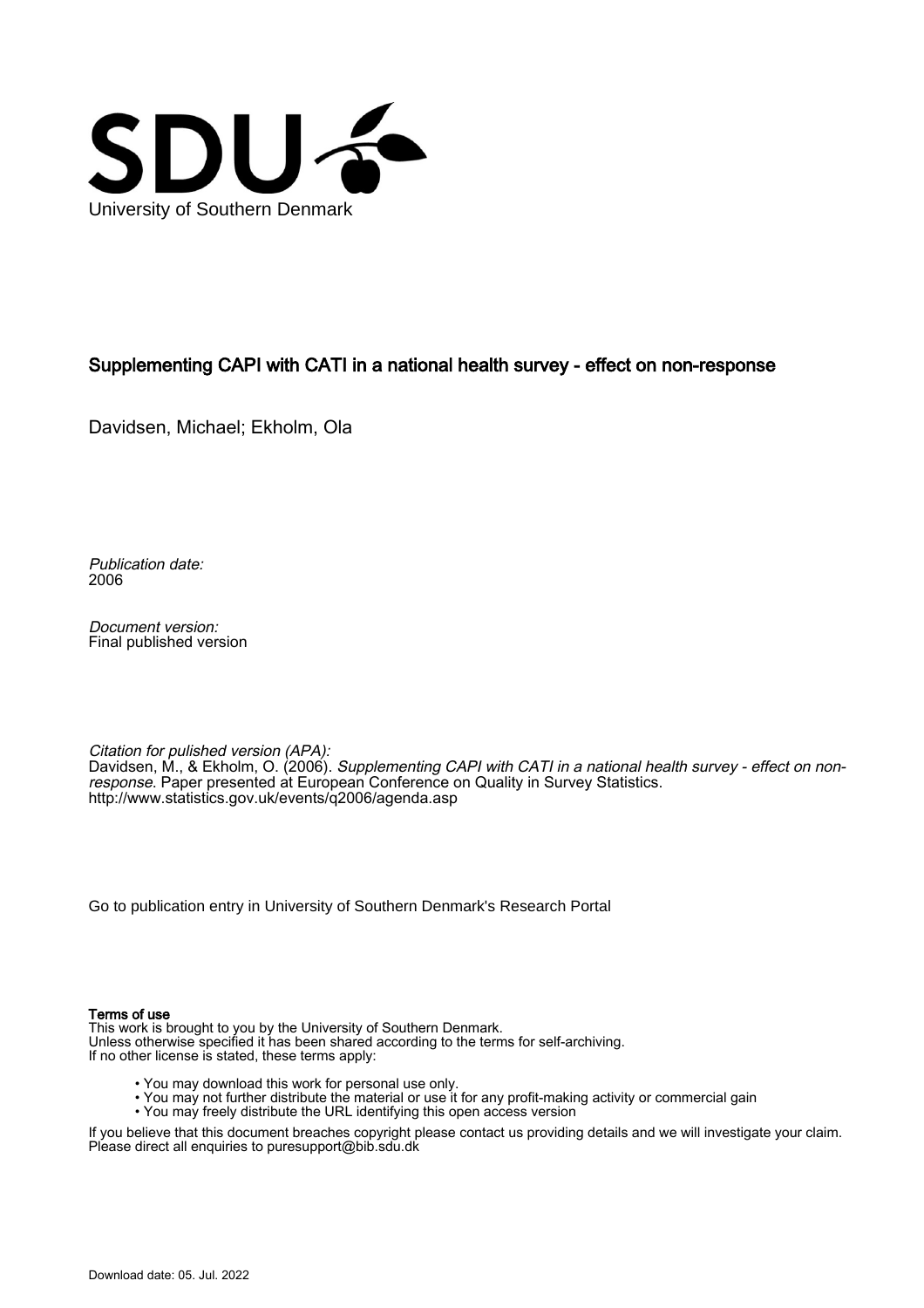# **Supplementing CAPI with CATI in a National Health Survey – effect on non-response**

Davidsen M and Ekholm O<sup>[1](#page-1-0)</sup>

*Keywords: HIS, interview-mode, non-response, CAPI, CATI*

## **1. Introduction**

## **1.1 Description**

In recent years response rates has decreased all over Europe and in many different surveys. In order to avert this problem several possibilities exists (Biemer 2003). One possibility is to use different modes of data collection. When applying this technique it would be desirable if the different modes were able to capture slightly different parts of the sample. For example it would in many countries be expected that younger persons more easily are contactable by telephone that by a visit in their home and thus it would be expected that younger persons would answer by telephone than by personal interviewing.

In Denmark nationally representative Health Interview Surveys on health and morbidity have been conducted regularly since 1986. In 2005 the Danish Health and Morbidity Survey 2005 was planned and carried out. In this survey a response rate of 70% was required and it was attempted to supplement the main data collection mode of computer-assisted personal interview (CAPI) by computer-assisted telephone interview (CATI), both initiatives in order to secure satisfactory response rate. In this paper we describe the effect of this strategy both with regard to non-response and with regard to consequences on a few selected health indicators. Further we compare the sex- ageand legal marital status-distribution among the two types of interviewing mode and nonresponders.

# **2. The Danish Health and Morbidity Survey 2005 (DHMS-2005)**

## **2.1 The Danish Health and Morbidity Survey Program**

<span id="page-1-0"></span><sup>&</sup>lt;sup>1</sup> National Institute of Public Health, Øster Farimagsgade 5A 2., DK-1399 Copenhagen K, Denmark

Correspondence to: Michael Davidsen, National Institute of Public Health, Øster Farimagsgade 5A 2, DK-1399 Copenhagen K, Denmark. (md@niph.dk)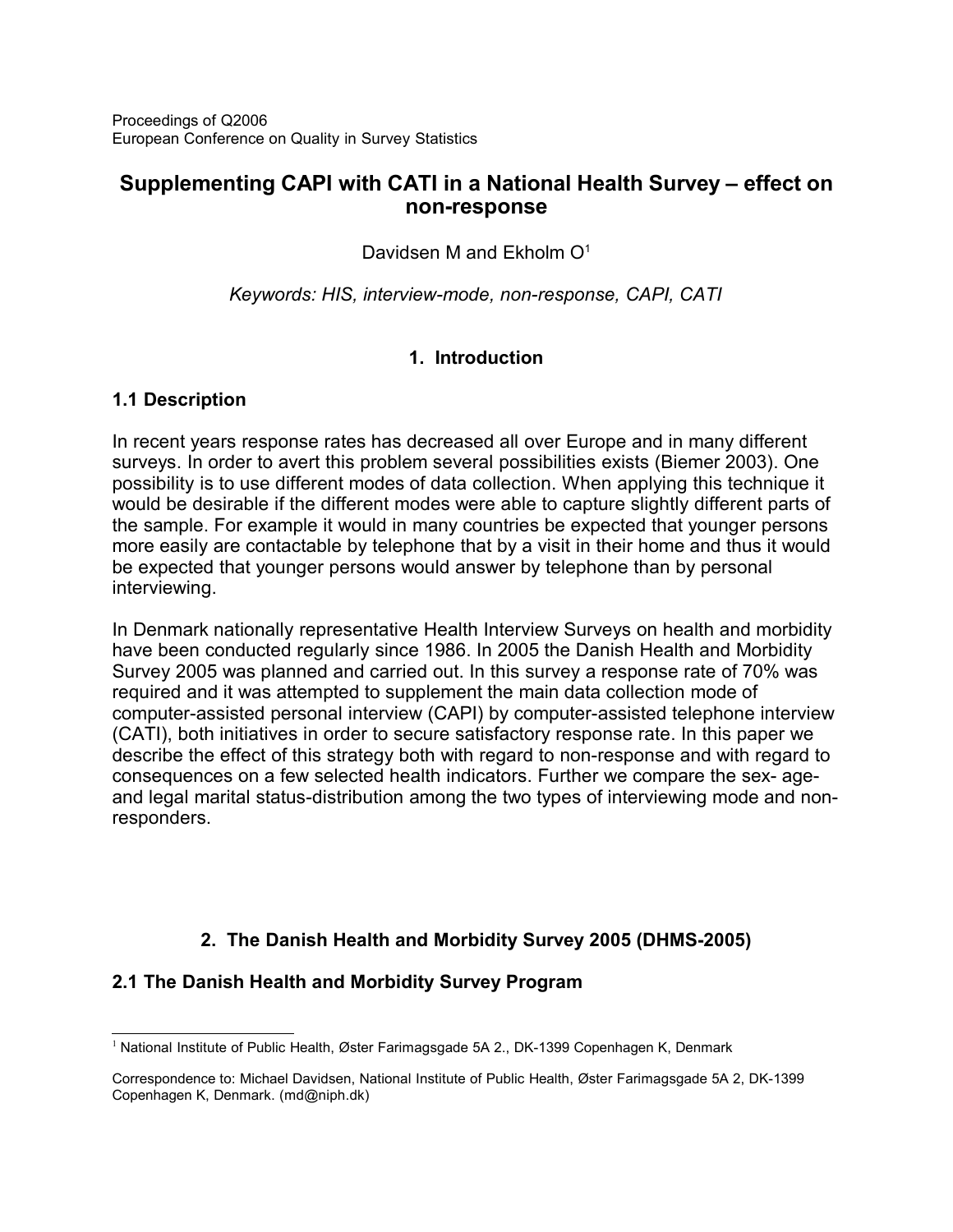The DHMS-2005 is part of the Danish Health and Morbidity Survey Program that was initiated in 1986 (Rasmssuen 2004). All surveys in this program are Health Interview Surveys where each selected individual receives a face-to-face interview in their home. In Denmark each inhabitant is uniquely registered in the Danish Civil Register. Each survey is based on a random sample from this register and consists of Danish citizens aged 16 or above. Each selected individual receives a written invitation and an introduction to the survey.

A broad range of questions on e.g. health, health behaviour, life-style, contact to general practitioner, morbidity and symptoms are posed in each survey. See [www.si-folkesundhed.dk/sugy](http://www.si-folkesundhed.dk/sugy) for more details.

Up to year 2005 general surveys had been conducted in year 1987, 1994 and 2000.

## **2.2 The DHMS-2005 survey**

Data collection started May 1, 2005 and ended February 17, 2006. In the design phase of this survey it was decided that all interviews should be conducted using CAPI only. However as shown in section 3.1 this decision was revised during the data **collection** period.

The response rate in the DHMS-1987 survey was 79.9%, in the DHMS-1994 survey 77.2% and in the DHMS-2000 survey 74.2% (Davidsen 2004). Therefore a response rate of 70% was decided as goal for the overall response rate in the DHMS-2005 survey.

In Denmark a new administrative structure with impact on health care and prevention has been decided. A consequence of this decision is the introduction of 5 new regions and to take account of this it was decided that a stratified sample should be drawn. The sample should be constructed in such a way that

a) 3,000 interviews were obtained in each region

b) the overall response rate should be 70%

c) the regional response rate should be 70% except in region 1 where it should be 64%.

Based on these requirements a sample of 21,832 individuals was constructed. The sample comprised 4,688 individuals from region 1 and 4,286 individuals from region 2, 3, 4 and 5.

The data collection was conducted by SFI-SURVEY at the Danish National Institute of Social Research. All in all 176 interviewers took part in the data collection. Contact to individuals eligible for an interview was conducted by the interviewer who was obliged to make at least 4 attempts. Each interviewer was free to decide the order in which to contact persons appointed to her by SFI-SURVEY.

## **3. Response rate and CATI supplement**

## **3.1 CATI supplement**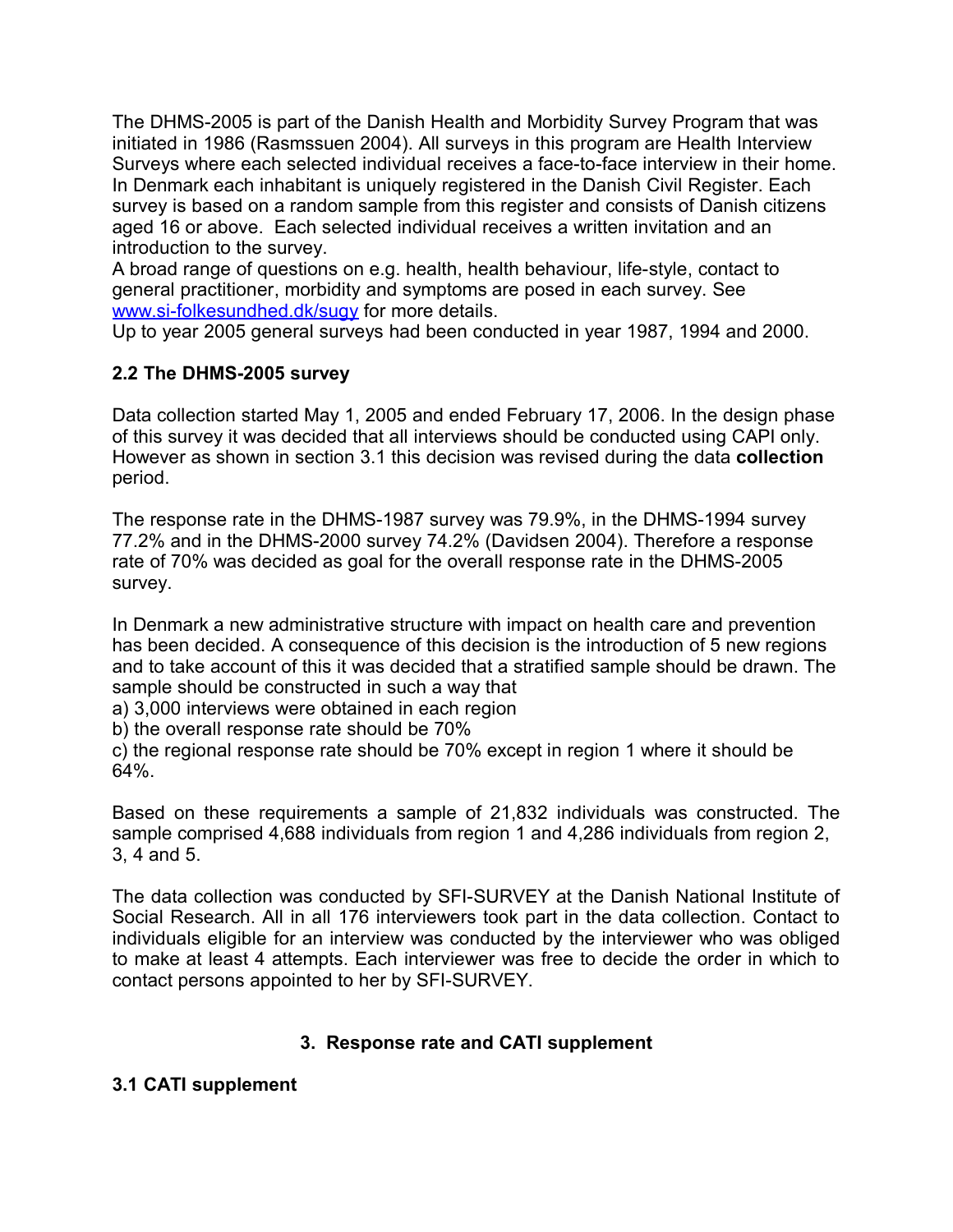Shown in table 1 is the response rate overall and in each region on December 8. 2005. The response rate was quite low (58.7%) especially in region 1 (50.2%) and 2 (50.3%). Furthermore due to the way contact between interviewer and respondent was made it was expected that response rate would be lower during the last 2 months of data collection. Based on these considerations it was decided to supplement by interviewing by telephone (CATI).

|        |            | Response    |
|--------|------------|-------------|
| Region | Interviews | rate $(\%)$ |
| 1      | 2371       | 50.6        |
| 2      | 2276       | 53.1        |
| 3      | 2806       | 65.5        |
| 4      | 2652       | 61.9        |
| 5      | 2700       | 63.0        |
| Total  | 12805      | 58.7        |
|        |            |             |

**Table 1: Regional response rate December 8 2005**

CATI interviewing was attempted with the following groups of persons:

- 'soft' refusers persons who not unambiguously had refused to participate
- persons out of town
- persons who had not been met
- persons who had been hospitalized

Prior to start of CATI interviewing it was decided that only 34 experienced interviewers should conduct the interviews, the interviews should be performed primarily in region 1 and 2 and performed in January and February 2006.

Prior to a full-scale CAI interviewing a small pilot study of 40 persons was established. This study showed that it was possible to contact the above mentioned group of persons again.

Unfortunately among persons refusing to have an interview at December 8 2005 it was not registered who were 'soft refusers' and who were not. Therefore it is not possible to report CATI response rates in this paper. Personal communication with SFI-SURVEY indicate a CATI response rate of approximately 20%. In further sections we therefore focus on final interviewing status.

#### **3.2 Final response rates**

Shown in figure 1 is the cumulative response rate as a function of days elapsed since May 1. 2005. The solid line shows the response rate for both CAPI and CATI interviews while the dotted shows response rate by CAPI alone – i.e. regarding CATI as nonresponse. Thus it can be seen that the introduction of CATI increased the response rate by 3.2%. The two curves start to split at December 8 2005.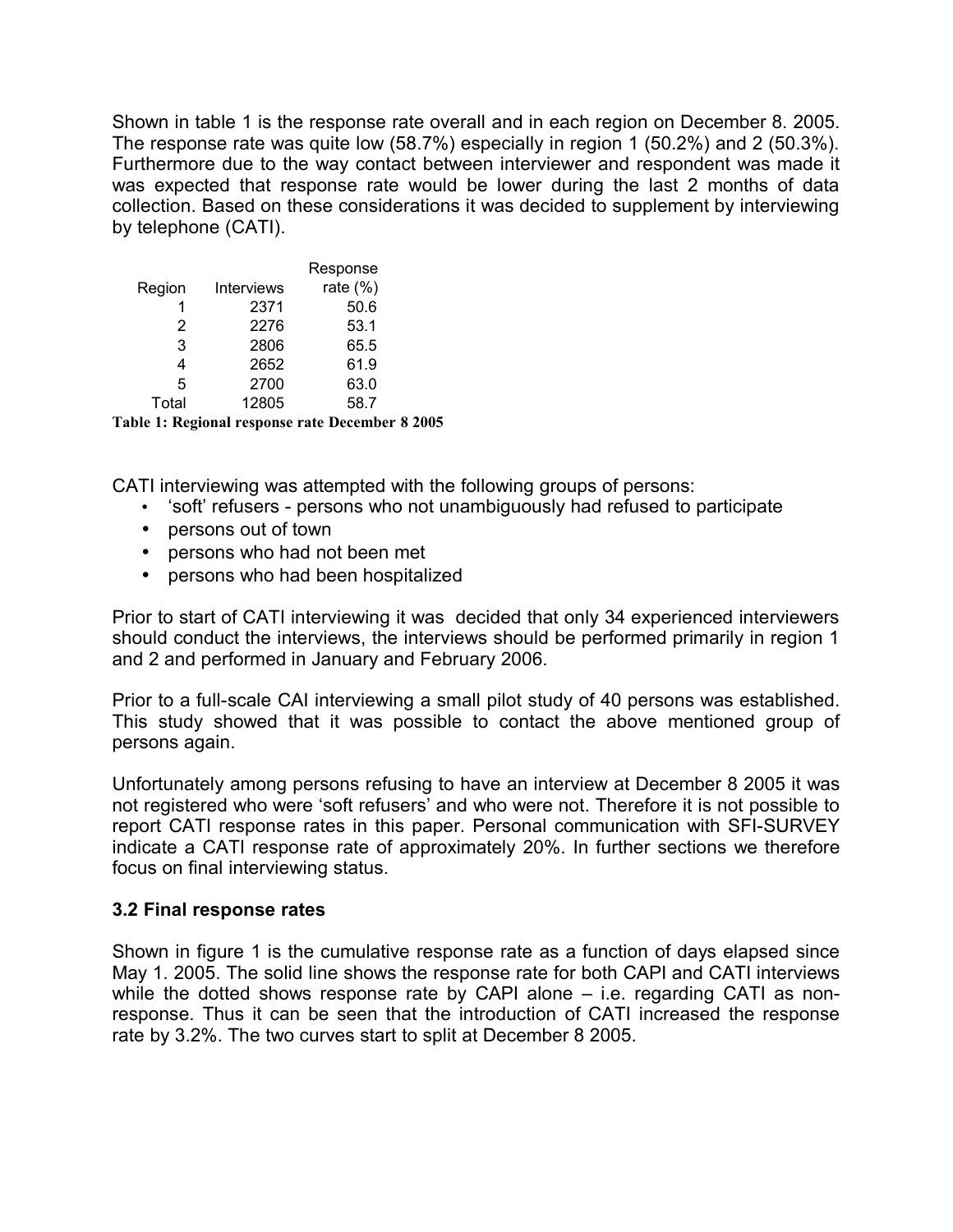|      |      | Non-          |      |
|------|------|---------------|------|
|      |      | response      | n    |
| 2.1  | 7.6  | 90.3          | 4912 |
| 2.0  | 12.8 | 85.1          | 148  |
| 3.2  | 13.8 | 83.0          | 814  |
| 42.6 | 6.0  | 51.4          | 2030 |
| 6.7  | 5.7  | 87.6          | 1123 |
| 11.9 | 7.6  | 80.5          | 9027 |
|      |      | CAPI CATI sup |      |



**Figure 1 Cumulative response rate from May 1. 2005**

Shown is table 2 is the final interviewing status for persons who had not been interviewed at December 8 2005 where CATI interviewing was decided. It is seen that interview has been obtained among all persons who were selected for contact. Note that invitations were sent out continuously during the data collection period and therefore not all persons had been contacted December 8. The high CAPI response rate in the \Not yet contacted'-group shows 2CATI was indeed regarded as a supplement in January and February 2006.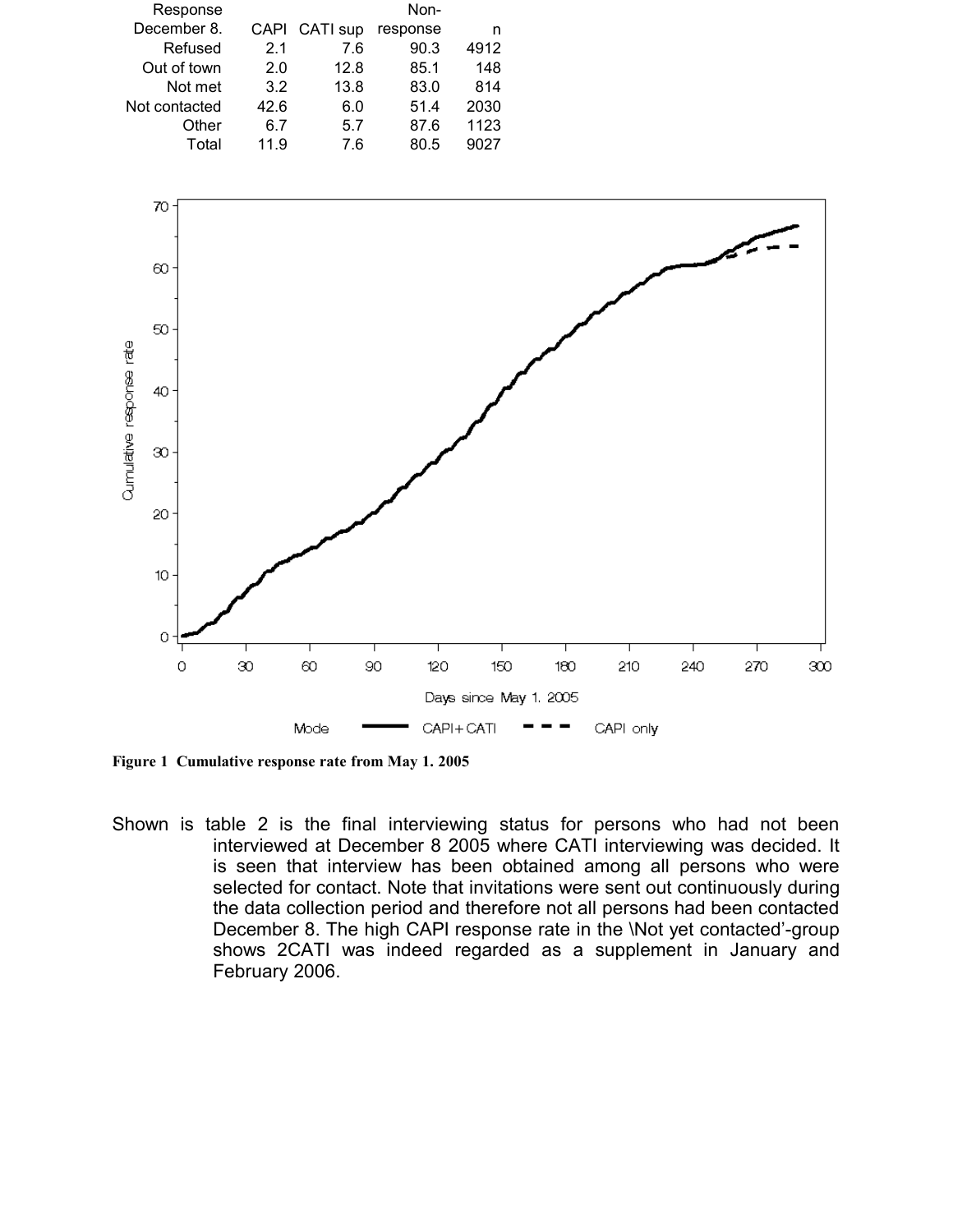| Response status                                                                    |      |               | Non-     |      |  |  |
|------------------------------------------------------------------------------------|------|---------------|----------|------|--|--|
| December 8.                                                                        |      | CAPI CATI sup | response | n    |  |  |
| Refused                                                                            | 2.1  | 7.6           | 90.3     | 4912 |  |  |
| Out of town                                                                        | 2.0  | 12.8          | 85.1     | 148  |  |  |
| Not met                                                                            | 3.2  | 13.8          | 83.0     | 814  |  |  |
| Not contacted                                                                      | 42.6 | 6.0           | 51.4     | 2030 |  |  |
| Other                                                                              | 6.7  | 5.7           | 87.6     | 1123 |  |  |
| Total                                                                              | 11.9 | 7.6           | 80.5     | 9027 |  |  |
| Table 2: Final response status according to status when<br><b>CATI</b> was decided |      |               |          |      |  |  |

Shown in table 3 is the final interviewing status distributed according to the 5 Danish regions. It is seen that all in all 13,875 CAPI and 691 CATI interviews were performed leading to an overall response rate of 66.7%. Thus the required response rate of 70% was not attained. Furthermore it is seen that 3,000 interviews was obtained in only one region Thus although CATI interview seemed to increase the response rate in especially region 1 and 2 the initial demands on response rate was not met.

|                                                    | CAPI  |      | CATI sup |     | Interview |      |       |
|----------------------------------------------------|-------|------|----------|-----|-----------|------|-------|
| Region                                             | n     | %    | n        | %   | n         | $\%$ | Total |
|                                                    | 2731  | 58.3 | 192      | 4.1 | 2923      | 62.4 | 4688  |
| 2                                                  | 2499  | 58.3 | 319      | 7.4 | 2818      | 65.7 | 4286  |
| 3                                                  | 3077  | 71.8 | 12       | 0.3 | 3089      | 72.1 | 4286  |
| 4                                                  | 2776  | 64.8 | 98       | 2.3 | 2874      | 67.1 | 4286  |
| 5                                                  | 2792  | 65.1 | 70       | 1.6 | 2862      | 66.8 | 4286  |
| Total                                              | 13875 | 63.6 | 691      |     | 3.2 14566 | 66.7 | 21832 |
| Table 3: Final response status according to region |       |      |          |     |           |      |       |

## **4. Comparison of groups**

## **4.1 Comparison of interviewing status by basic characteristics**

In the DHMS-2000 survey it was demonstrated that non-response was highest among men, among older persons and among unmarried persons (Kjøller 20002). In order to see how CATI interviewing influence this pattern the distribution according to sex, age and legal marital status among CAPI, CATI and non-responders is shown in table 4. As is seen, the CATI group resembles the non-responders with regard go sex (51.3% respectively 51.5% men) and legal marital status (37.6% respectively 35.5% unmarried) more than it resembles the CAPI groups (corresponding figures: 48.3& men and 28.3% unmarried). With regard to age it would seem that the CATI group is somewhat younger than both the CAPI- and non-responders.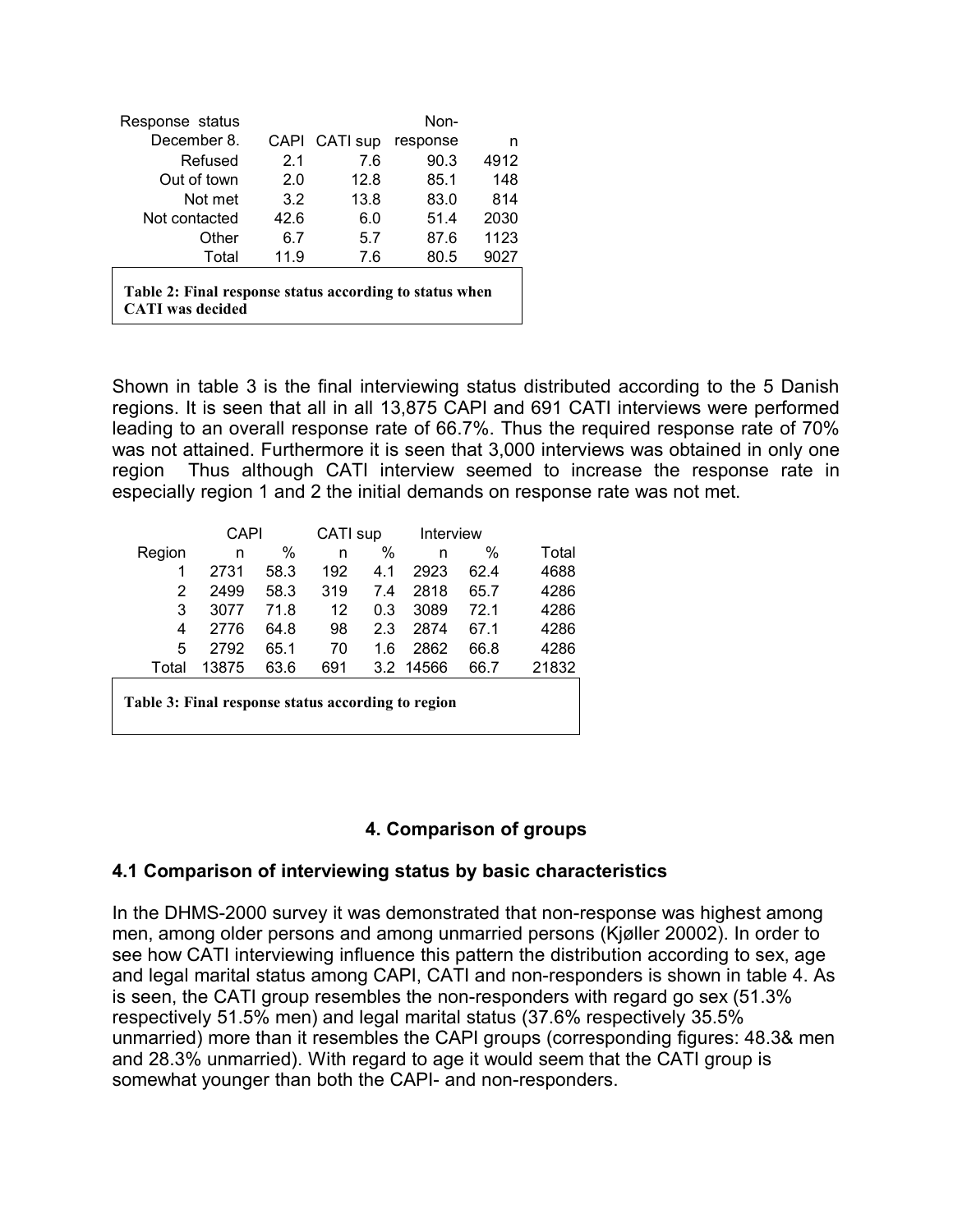| $\%$           | CAPI |      | CATI sup Non-resp. |
|----------------|------|------|--------------------|
| Sex            |      |      |                    |
| Men            | 48.3 | 51.3 | 50.5               |
| Women          | 51.7 | 48.7 | 49.5               |
| Age            |      |      |                    |
| 16-24          | 9.5  | 14.1 | 10.8               |
| 25-44          | 33.2 | 34.6 | 31.3               |
| 45-66          | 39.3 | 35.5 | 36.7               |
| 67-            | 17.9 | 15.8 | 21.1               |
| Marital status |      |      |                    |
| Widow          | 7.3  | 7.5  | 9.7                |
| Divorced       | 8.7  | 9.3  | 10.7               |
| Married        | 55.7 | 45.7 | 44.0               |
| Unmarried      | 28.3 | 37.6 | 35.6               |

**Table 4: Distribution according to sex, age and legal marital status among CATI-, CAPI and non-responders**

## **4.2 Comparison of selected health indicators.**

To further assess the impact of the CATI supplement we compared the prevalence of 3 selected health indicators among persons interviewed. These are self-perceived health, obesity and alcohol consumption. Obesity is defined based on a body mass index (weight (kg) / ((height (cm))<sup>2</sup>)) of 30 or more. Alcohol consumption is defined as exceeding recommendations set up by the Danish National Board of Health. The results are shown in table 5 in the form of age-standardised prevalence's. It is seen that CATI-respondents have a considerable worse self-perceived health than the CAPIrespondents (prevalence of good/very good health 78.0% vs. 74.7%) Likewise it is seen that there is no difference with regard to obesity but that CATI-responders has a markedly lower alcohol intake than CAPI-responders.

| Age-standardised                                                                     | CAPI | CATI  | Total |  |
|--------------------------------------------------------------------------------------|------|-------|-------|--|
| prevalence                                                                           |      | supp. |       |  |
| Self-rated health                                                                    |      |       |       |  |
| Very good/good                                                                       | 79.0 | 74.7  | 78.8  |  |
| Bad/very bad                                                                         | 5.8  | 6.6   | 5.8   |  |
| BMI                                                                                  |      |       |       |  |
| Obese                                                                                | 11.8 | 12.1  | 11.8  |  |
| Alcohol consump.                                                                     |      |       |       |  |
| Abstainer                                                                            | 22.6 | 31.2  | 23.0  |  |
| Above recommended                                                                    | 14.5 | 9.7   | 14.2  |  |
| Table 5: Effect of CAPI and CAPI interviewing on<br>three selected health indicators |      |       |       |  |

## **5. Conclusion**

Including CATI interviewing in the Danish Health and Morbidity Survey 2005 was not planned from the start of the survey and was a result of trying to improve response